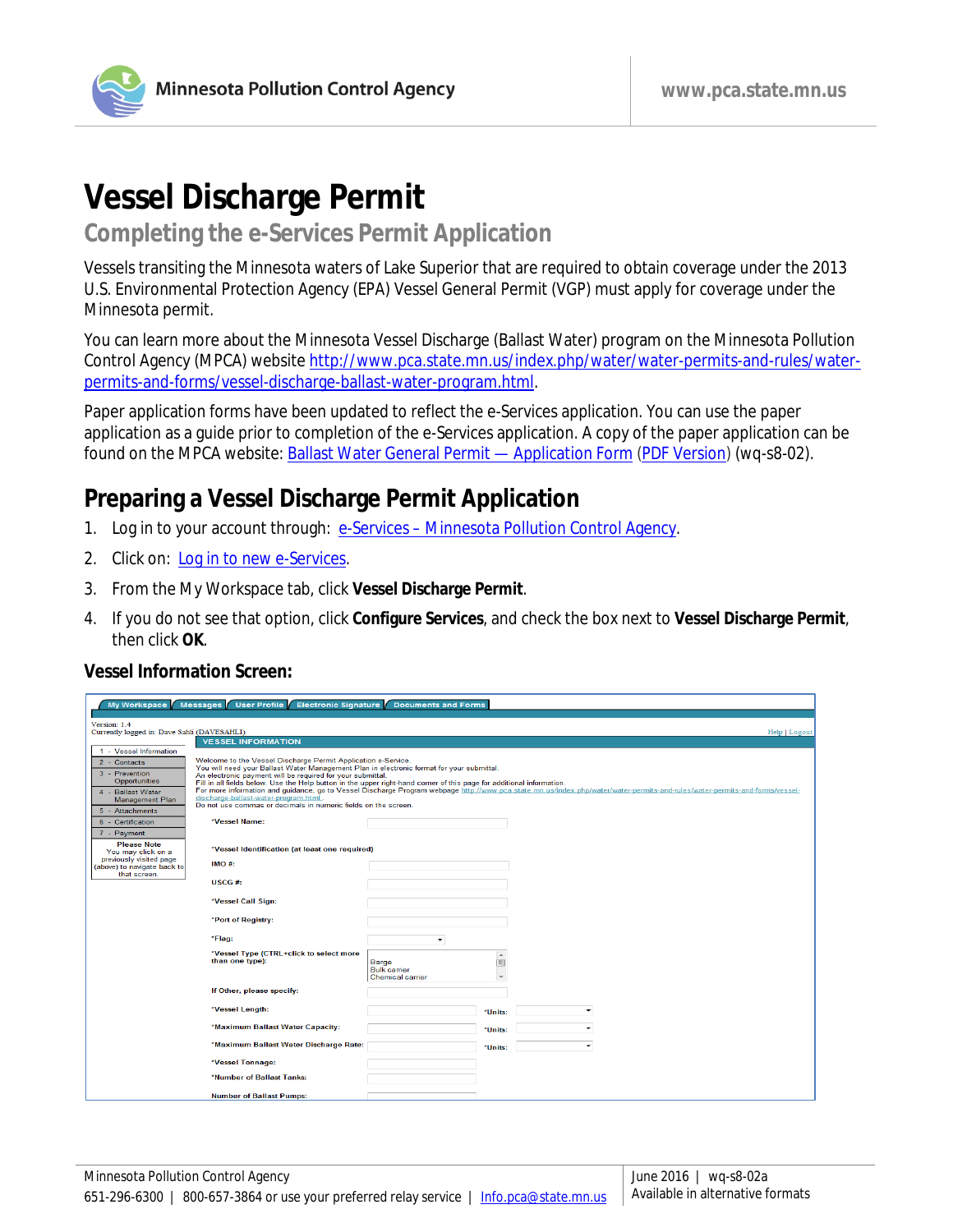| *Date Vessel Built:<br>(MM/DD/YYYY)                               |                          |
|-------------------------------------------------------------------|--------------------------|
| *Last Dry Dock Date:<br>(MM/DD/YYYY)                              |                          |
| *Next Scheduled/Anticipated Dry Dock<br>Date:<br>(MM/DD/YYYY)     |                          |
| *Is Ballast Water Treatment currently<br>being used?:             |                          |
| If Yes, please describe:                                          |                          |
| <b>System Type/Design and Manufacturer:</b>                       |                          |
| <b>Treatment System Capacity:</b>                                 |                          |
| <b>Residual (Wastes) Generated by</b><br>this Treatment System:   | $\overline{\phantom{a}}$ |
| How are residuals disposed?:                                      |                          |
| *Position of Officer responsible for ballast<br>water management: |                          |
| *Geographic Area of Service:                                      |                          |
| * Required                                                        |                          |
|                                                                   |                          |
|                                                                   | <b>Continue</b>          |
|                                                                   |                          |

- 1. **Vessel Name** is limit to 50 characters.
- 2. **Vessel Identification numbers:** At least one ID# is required.
	- A. IMO# is international maritime organization number. Limited to seven characters.
	- B. USCG# is United States Coast Guard number. Limited to eight characters.
- 3. **Vessel Call Sign** is limited to 10 characters.
- 4. **Port of Registry** is limited to 20 characters.
- 5. **Flag:** The list contains all of the flags for currently permitted vessels. If the flag country is not shown in the drop-down list[, contact MPCA e-Services](mailto:onlineservices.pca@state.mn.us) to request to have a flag added to the list.
- 6. **Vessel Type:** This is a multi-select field and appears differently than other fields. More than one vessel type may be selected and the selection will be highlighted blue. To select more than one type, press the Control (Ctrl) key while selecting. Each selection will appear with a blue highlighted bar. If Other, specification is limited to 30 characters.
- 7. **Vessel Length** is limited to four digits. Do not enter commas or decimals.
- 8. **Maximum Ballast Water Capacity** is limited to 10 digits. Do not enter commas or decimals.
- 9. **Maximum Ballast Water Discharge Rate** is limited to six digits. Do not enter commas or decimals.
- 10. **Vessel Tonnage** is limited to 10 digits. Do not enter commas or decimals.
- 11. **Number of Ballast Tanks** is limited to two digits.
- 12. **Number of Ballast Pumps** is limited to two digits.
- 13. **Date Vessel Built** means the date of when the keel is laid; at least 50 tons or one percent of the estimated mass is assembled; or when the vessel undergoes a major conversion.
- 14. **Last Dry Dock Date:** If this is a new vessel, use the date vessel built as the last dry dock date.
- 15. **Next Scheduled/Anticipated Dry Dock Date** is the next expected date that the vessel will be in dry dock.
- 16. **System Type/Design and Manufacturer** should be used to describe the system or process to treat ballast water discharges. Limited to 500 characters.
- 17. **Treatment System Capacity** is limited to 25 characters. Include both the capacity and units in this field.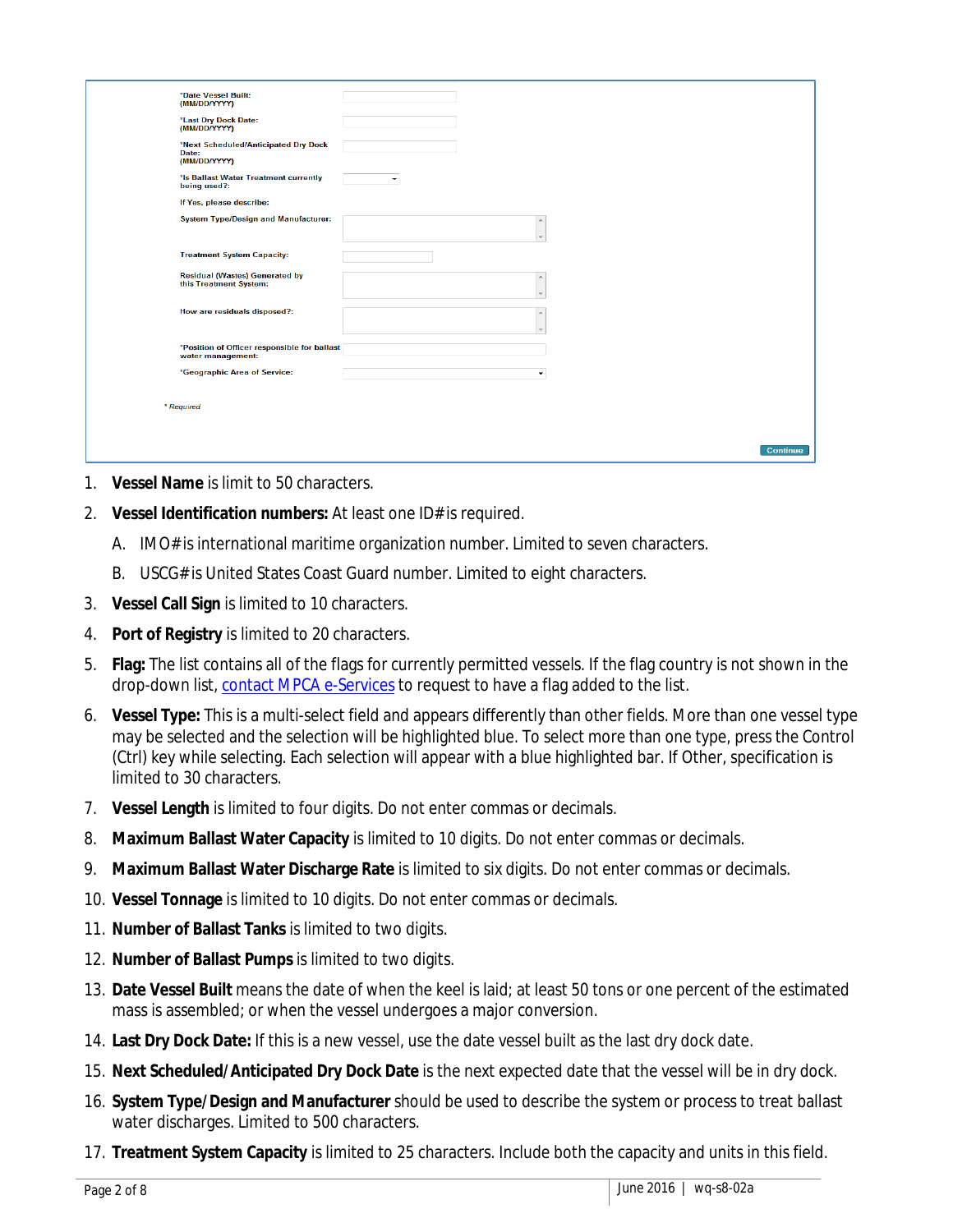- 18. **Residuals (Wastes) Generated by this Treatment System** is limited to 500 characters.
- 19. **How are residuals disposed** is limited to 500 characters.
- 20. **Position of Officer responsible for ballast water management** is limited to 50 characters.
- 21. **Geographic Area of Service:** 
	- A. Great Lakes/St. Lawrence River (to Anicosti Isld)
	- B. Transoceanic/Costal

#### **Contacts Screen:**

| My Workspace                                                | <b>Messages</b><br><b>User Profile</b>                                                                                                                            | <b>Electronic Signature</b>                                                                   | <b>Documents and Forms</b> |                                        |                    |                                                                                       |  |  |  |  |
|-------------------------------------------------------------|-------------------------------------------------------------------------------------------------------------------------------------------------------------------|-----------------------------------------------------------------------------------------------|----------------------------|----------------------------------------|--------------------|---------------------------------------------------------------------------------------|--|--|--|--|
|                                                             |                                                                                                                                                                   |                                                                                               |                            |                                        |                    |                                                                                       |  |  |  |  |
| Version: 1.4<br>Currently logged in: Dave Sahli (DAVESAHLI) |                                                                                                                                                                   |                                                                                               |                            |                                        |                    | Help   Logout                                                                         |  |  |  |  |
|                                                             | <b>CONTACTS</b>                                                                                                                                                   |                                                                                               |                            |                                        |                    |                                                                                       |  |  |  |  |
| - Vessel Information                                        |                                                                                                                                                                   |                                                                                               |                            |                                        |                    |                                                                                       |  |  |  |  |
| 2 - Contacts                                                | All 3 contact types must have a person listed. The same person may be used for multiple contact types. A copy of the application will be emailed to all contacts. |                                                                                               |                            |                                        |                    |                                                                                       |  |  |  |  |
| 3 - Prevention<br>Opportunities                             |                                                                                                                                                                   | Confirm information from existing contact or enter information for the contacts listed below. |                            |                                        |                    |                                                                                       |  |  |  |  |
| 4 - Ballast Water                                           |                                                                                                                                                                   |                                                                                               |                            |                                        |                    |                                                                                       |  |  |  |  |
| <b>Management Plan</b><br>5 - Attachments                   |                                                                                                                                                                   |                                                                                               |                            |                                        |                    |                                                                                       |  |  |  |  |
| 6 - Certification                                           |                                                                                                                                                                   |                                                                                               |                            | 4 1. Vessel Owner 2 2. Vessel Operator | 3. Billing Contact |                                                                                       |  |  |  |  |
| 7 - Payment                                                 | 1. Vessel Owner                                                                                                                                                   |                                                                                               |                            |                                        |                    |                                                                                       |  |  |  |  |
| <b>Please Note</b>                                          |                                                                                                                                                                   |                                                                                               |                            |                                        |                    |                                                                                       |  |  |  |  |
| You may click on a                                          |                                                                                                                                                                   |                                                                                               |                            |                                        |                    | Save to My Favorite Contacts                                                          |  |  |  |  |
| previously visited page<br>(above) to navigate back to      |                                                                                                                                                                   | Note: Selecting an option below will replace all information for this contact.                |                            |                                        |                    |                                                                                       |  |  |  |  |
| that screen.                                                | Insert From Existing Contact(s)                                                                                                                                   |                                                                                               |                            |                                        |                    | $\overline{\phantom{a}}$                                                              |  |  |  |  |
|                                                             | *First Name:                                                                                                                                                      |                                                                                               |                            | *Address Line 1:                       |                    |                                                                                       |  |  |  |  |
|                                                             | *Last Name:                                                                                                                                                       |                                                                                               |                            | <b>Address Line 2:</b>                 |                    |                                                                                       |  |  |  |  |
|                                                             | Title:                                                                                                                                                            |                                                                                               |                            | <b>Address Line 3:</b>                 |                    |                                                                                       |  |  |  |  |
|                                                             | *E-Mail Address:                                                                                                                                                  |                                                                                               |                            | *State/Country:                        | Minnesota          |                                                                                       |  |  |  |  |
|                                                             | *Confirm E-Mail:                                                                                                                                                  |                                                                                               |                            | "County:                               |                    |                                                                                       |  |  |  |  |
|                                                             | *Organization:                                                                                                                                                    |                                                                                               |                            | *City:                                 |                    |                                                                                       |  |  |  |  |
|                                                             | *Organization Type:                                                                                                                                               |                                                                                               | ٠                          | <b>Foreign State:</b>                  |                    |                                                                                       |  |  |  |  |
|                                                             |                                                                                                                                                                   |                                                                                               |                            | *ZIP/Postal Code:                      |                    |                                                                                       |  |  |  |  |
|                                                             | * At least 1 phone number is required.                                                                                                                            |                                                                                               |                            |                                        |                    |                                                                                       |  |  |  |  |
|                                                             |                                                                                                                                                                   |                                                                                               |                            |                                        |                    |                                                                                       |  |  |  |  |
|                                                             | *Type                                                                                                                                                             | *Contact Number                                                                               | <b>Extension</b>           | <b>Comments</b>                        | Remove             |                                                                                       |  |  |  |  |
|                                                             |                                                                                                                                                                   | $\cdot$                                                                                       |                            |                                        |                    |                                                                                       |  |  |  |  |
|                                                             | <b>Add Number</b>                                                                                                                                                 |                                                                                               |                            |                                        |                    |                                                                                       |  |  |  |  |
|                                                             | * Required                                                                                                                                                        |                                                                                               |                            |                                        |                    |                                                                                       |  |  |  |  |
|                                                             |                                                                                                                                                                   |                                                                                               |                            |                                        |                    | Note: Please enter contact information on ALL required tabs before clicking Continue. |  |  |  |  |
|                                                             |                                                                                                                                                                   |                                                                                               |                            |                                        | << Previous        | Next<br><b>Save</b><br><b>Continue</b>                                                |  |  |  |  |

#### **Contacts Screen**

- 1. Each application must have contact information for the authorized representative of the Vessel Owner, Vessel Operator, and Billing Contact. This may be three different people or one person could serve as all the contacts. The following information must be completed for all contact types.
	- A. First Name
	- B. Last Name
	- C. E-mail address, and confirmation
	- D. Organization
	- E. Address (including street, city, county, and zip code)
	- F. At least one telephone number
		- i. International telephone numbers must be entered with numbers only. You will receive an error message if you any other characters.
- 2. You can use the Save to My Favorite Contacts for people you will use multiple times. You can also use the dropdown list to select a previously entered person and copy their information. For example if the Vessel Owner representative is also the Operator representative, you only need to enter the information for the Owner. On the Operator tab, you can select the Owner's information from the dropdown list to auto populate the operator information.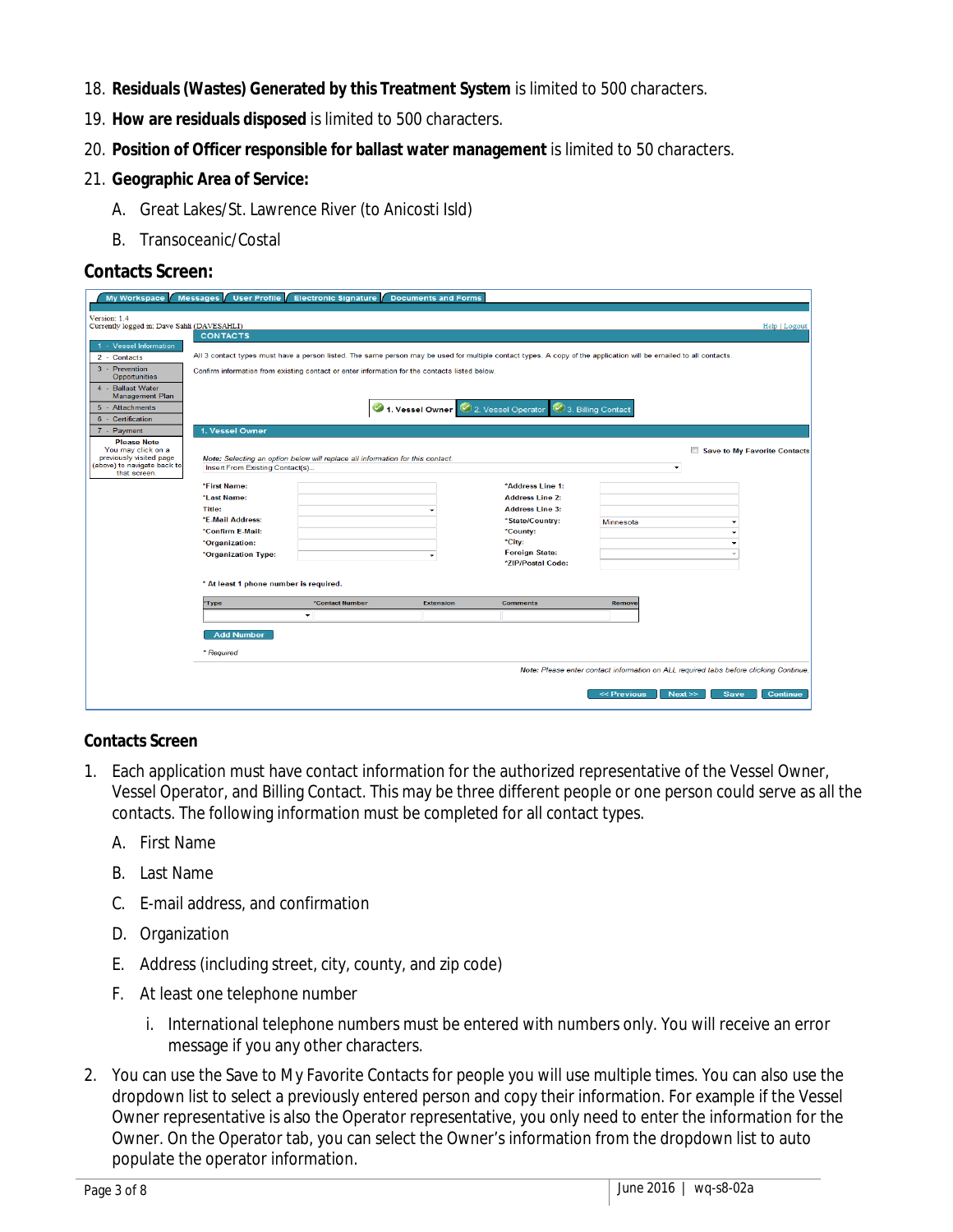- 3. After completing each tab you can use the Previous or Next button to navigate between tabs or simply click on the tab you want to go to.
- 4. Click **Continue**.
- 5. Each contact will receive an email and a Copy of Record of the application upon successful submittal.

#### **USPS Address Validation Screen:**

- 1. The e-Services will search for possible USPS address match for the facility address you entered. You can select to use the possible match or continue with the exact address as you entered it.
- 2. Click **Continue**.

#### **Prevention Opportunities Screen:**

| My Workspace                                                | <b>Electronic Signature</b><br>Messages<br>User Profile<br><b>Documents and Forms</b>                                                                                           |
|-------------------------------------------------------------|---------------------------------------------------------------------------------------------------------------------------------------------------------------------------------|
|                                                             |                                                                                                                                                                                 |
| Version: 1.4<br>Currently logged in: Dave Sahli (DAVESAHLI) | Help   Logout                                                                                                                                                                   |
|                                                             | <b>PREVENTION OPPORTUNITIES</b>                                                                                                                                                 |
| 1 - Project Information                                     |                                                                                                                                                                                 |
| 2 - Contacts                                                | The MPCA encourages businesses and municipalities to reduce their regulatory requirements and save money through prevention activities that reduce waste, emissions, water, and |
| 3 - Prevention                                              | energy use.                                                                                                                                                                     |
| Opportunities                                               |                                                                                                                                                                                 |
| 4 - Environmental                                           | Have you implemented any prevention activities in the past year?:<br>$\overline{\phantom{a}}$                                                                                   |
| Review                                                      |                                                                                                                                                                                 |
| 5 - Connections and                                         |                                                                                                                                                                                 |
| Flow                                                        | Check out MPCA's Pollution Prevention resources (hyperlink to http://www.pca.state.mn.us/pollutionprevention) to get started now.                                               |
| 6 - Capacity Analysis                                       |                                                                                                                                                                                 |
| 7 - Attachments                                             | Would you like to be contacted to discuss prevention opportunities?:<br>$\overline{\phantom{a}}$                                                                                |
| 8 - Certification                                           |                                                                                                                                                                                 |
| 9 - Payment                                                 |                                                                                                                                                                                 |
| <b>Please Note</b>                                          |                                                                                                                                                                                 |
| You may click on a                                          |                                                                                                                                                                                 |
| previously visited page                                     | * Required                                                                                                                                                                      |
| (above) to navigate back to<br>that screen.                 |                                                                                                                                                                                 |
|                                                             |                                                                                                                                                                                 |
|                                                             |                                                                                                                                                                                 |
|                                                             | <b>Continue</b>                                                                                                                                                                 |
|                                                             |                                                                                                                                                                                 |
|                                                             |                                                                                                                                                                                 |
|                                                             | Minnesota Pollution Control Agency   651-757-2728, 844-828-0942   Assistance   Web site policy                                                                                  |
|                                                             | Technical questions? Comments or concerns? Please contact MPCA Staff using our feedback form.                                                                                   |
|                                                             |                                                                                                                                                                                 |
|                                                             | Copyright © 2014 Minnesota Pollution Control Agency                                                                                                                             |
|                                                             |                                                                                                                                                                                 |

This screen is optional but MPCA staff would appreciate the information provided.

- 1. Have you implemented any prevention activities in the past year? This is a yes or no question. If you select yes, you will be asked, "How did you do it?" You can select from the following:
	- A. Changes in Inventory Control
	- B. Energy Conservation/Renewable Energy
	- C. Equipment Modifications
	- D. Green Building Practices
	- E. Green Infrastructure and Sustainable Development
	- F. Improved Operating Practices
	- G. Other
- 2. Would you like to be contacted to discuss prevention opportunities? This is a yes or no question.
- 3. Click **Continue**.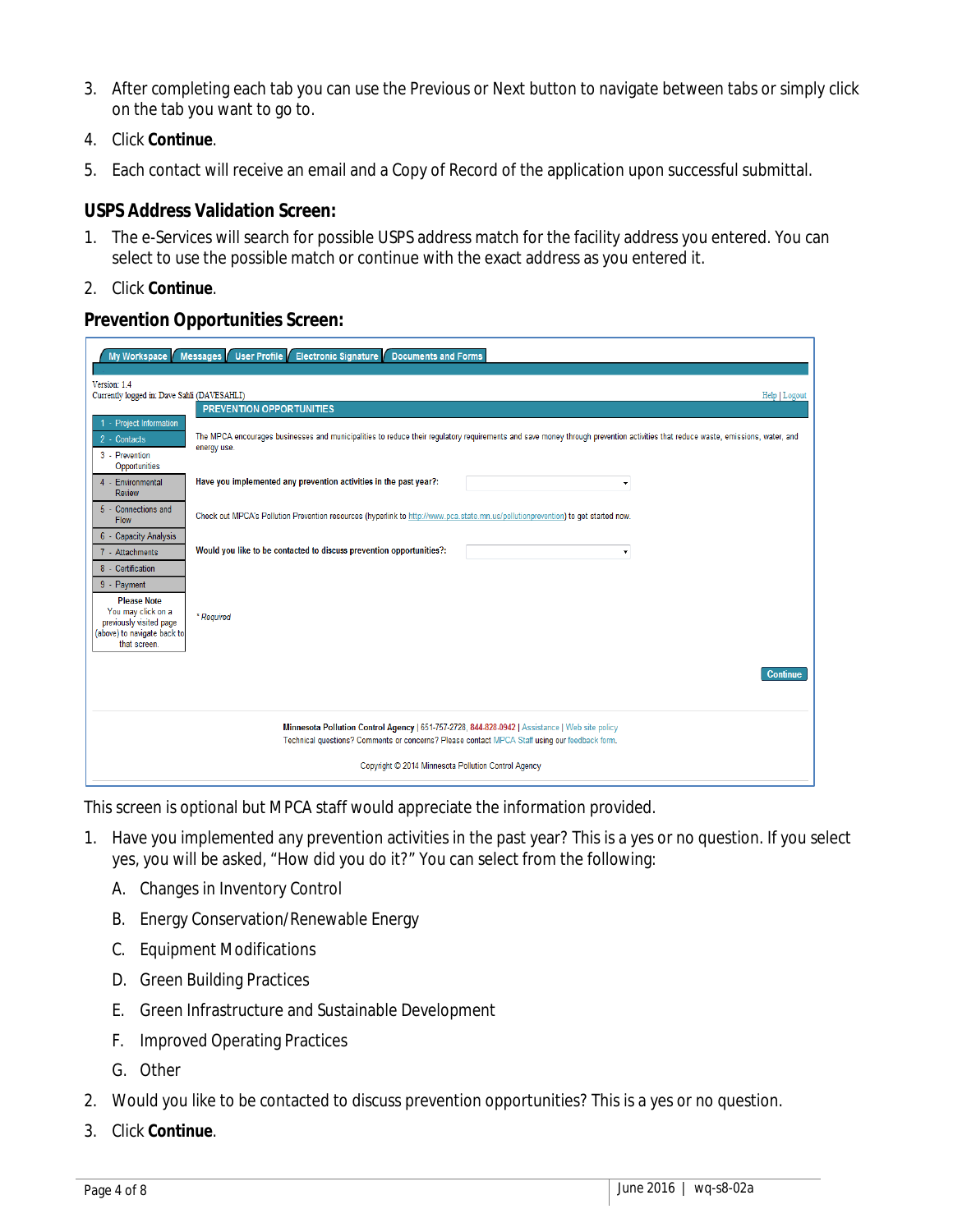#### **Ballast Water Management Plan Screen:**

| My Workspace                                                                                                                                                                                                                       | Electronic Signature Documents and Forms<br><b>Messages</b><br><b>User Profile</b>                                                                                                                                                                                                                                                                                                                                                                                                                                                                                                                                                                                                                                                                                                                                                                                                                                                                                                   |
|------------------------------------------------------------------------------------------------------------------------------------------------------------------------------------------------------------------------------------|--------------------------------------------------------------------------------------------------------------------------------------------------------------------------------------------------------------------------------------------------------------------------------------------------------------------------------------------------------------------------------------------------------------------------------------------------------------------------------------------------------------------------------------------------------------------------------------------------------------------------------------------------------------------------------------------------------------------------------------------------------------------------------------------------------------------------------------------------------------------------------------------------------------------------------------------------------------------------------------|
| Version: 1.4<br>Currently logged in: Dave Sahli (DAVESAHLI)                                                                                                                                                                        | Help   Logout                                                                                                                                                                                                                                                                                                                                                                                                                                                                                                                                                                                                                                                                                                                                                                                                                                                                                                                                                                        |
| 1 - Vessel Information<br>2 - Contacts<br>3 - Prevention<br><b>Opportunities</b><br>4 - Ballast Water<br><b>Management Plan</b><br>5 - Attachments<br>6 - Certification<br>7 - Payment<br><b>Please Note</b><br>You may click on a | <b>BALLAST WATER MANAGEMENT PLAN</b><br>The applicant shall include as an attachment an electronic copy of a completed Ballast Water and Sediment Management Plan (Plan) designed to minimize the discharge of aquatic<br>invasive species. The plan should be developed in accordance with the current U.S. Coast Guard Navigation and Vessel Inspection Circular pertaining to ballast water management. In<br>order for the plan to be complete, the Plan must contain the following minimum requirements:<br>*1. Details the actions to be taken to implement ballast water management:<br>$\overline{\phantom{a}}$<br>*2. Details procedures to be used for disposal of sediment at sea and on shore:<br>*3. Details the safety procedures for the vessel and crew associated with ballast water management:<br>*4. Designates the officer on board the vessel in charge of ensuring the Plan is properly implemented:<br>*5. Contains reporting requirements for vessels:<br>÷ |
| previously visited page<br>(above) to navigate back to<br>that screen.                                                                                                                                                             | *6. Translates the Plan into English if the vessel's working language is another language:<br>۰<br>* Required<br><b>Continue</b>                                                                                                                                                                                                                                                                                                                                                                                                                                                                                                                                                                                                                                                                                                                                                                                                                                                     |

Answer the questions to verify that all relevant information is included in the ballast water management plan that you are submitting.

#### **Attachments Screen:**

|                                                        |                    | My Workspace Messages   User Profile   Electronic Signature   Documents and Forms                                                                               |                               |                        |                              |  |  |  |  |  |
|--------------------------------------------------------|--------------------|-----------------------------------------------------------------------------------------------------------------------------------------------------------------|-------------------------------|------------------------|------------------------------|--|--|--|--|--|
| Version: 1.4                                           |                    |                                                                                                                                                                 |                               |                        |                              |  |  |  |  |  |
| Currently logged in: Dave Sahli (DAVESAHLI)            |                    |                                                                                                                                                                 |                               |                        | Help   Logout                |  |  |  |  |  |
|                                                        | <b>ATTACHMENTS</b> |                                                                                                                                                                 |                               |                        |                              |  |  |  |  |  |
| 1 - Vessel Information<br>2 - Contacts                 |                    | Attach your Ballast Water Management Plan. A single, .pdf file format document is preferred.<br>The maximum size for any single attachment is 25 MB.            |                               |                        |                              |  |  |  |  |  |
| 3 - Prevention<br><b>Opportunities</b>                 |                    | The following electronic file formats are acceptable: .pdf, .doc                                                                                                |                               |                        |                              |  |  |  |  |  |
| 4 - Ballast Water<br><b>Management Plan</b>            | To attach files:   | 1. For each of the attachments listed, click the Browse button in the same row.<br>2. Navigate to the file on your system that you want to attach and click OK. |                               |                        |                              |  |  |  |  |  |
| 5 - Attachments                                        |                    | 3. Repeat steps 1 and 2 for all additional attachments.                                                                                                         |                               |                        |                              |  |  |  |  |  |
| 6 - Certification<br>7 - Payment<br><b>Please Note</b> |                    | Click the Continue button at the bottom of the screen to save and continue with the application.                                                                |                               |                        |                              |  |  |  |  |  |
| You may click on a                                     | Required           | <b>Attachment Type</b>                                                                                                                                          | <b>Attachment Description</b> | <b>Upload Filename</b> | <b>Upload Date</b><br>Remove |  |  |  |  |  |
| previously visited page<br>(above) to navigate back to |                    |                                                                                                                                                                 |                               |                        |                              |  |  |  |  |  |
| that screen.                                           | a                  | Ballast Water Management Plan                                                                                                                                   | Ballast Water Management Plan | Browse                 | Ø                            |  |  |  |  |  |
|                                                        |                    | Other                                                                                                                                                           | Other                         | Browse.                | ೞ                            |  |  |  |  |  |
| Browse<br>$\blacktriangledown$                         |                    |                                                                                                                                                                 |                               |                        |                              |  |  |  |  |  |
|                                                        |                    |                                                                                                                                                                 |                               |                        | <b>Continue</b>              |  |  |  |  |  |

Vessel Discharge permit applications must include at least one attachment. The e-Services can accommodate individual documents up to 25 MB in size and the following file formats: .pdf, .doc, .docx. If your attachment is more than 25 MB you must save it in multiple pieces and attach them as an "Other" attachment type.

- 1. Ballast Water Management Plan must be attached. If the application is for a permit reissuance and you have not made any changes to the previously submitted plan, you may attach a document stating that no changes have been made.
- 2. Click **Continue**.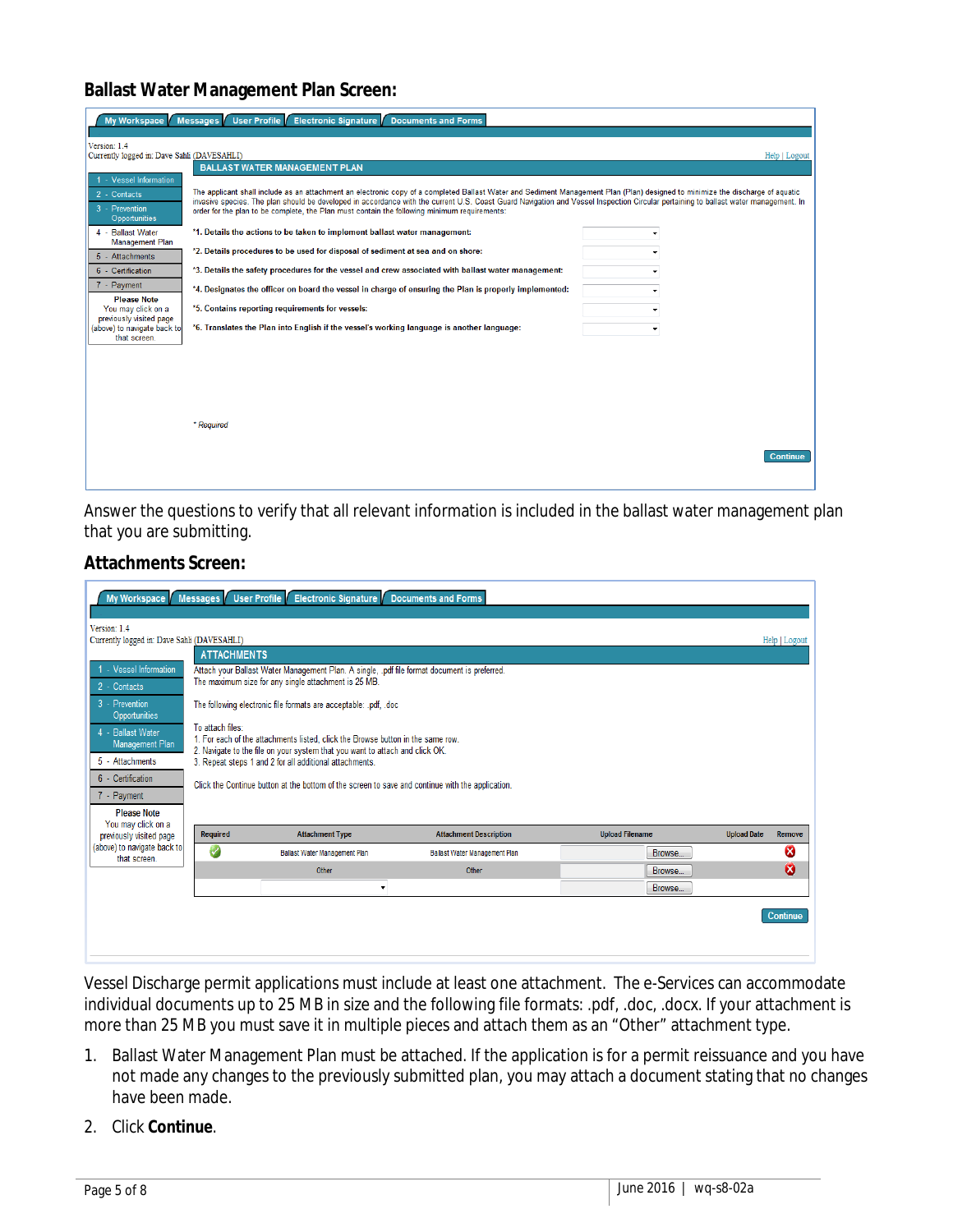## **Certification Screen:**

|                                                                            |                      | My Workspace   Messages   User Profile   Electronic Signature   Documents and Forms |                                                                                                                                                                                           |                         |                                      |  |  |  |  |
|----------------------------------------------------------------------------|----------------------|-------------------------------------------------------------------------------------|-------------------------------------------------------------------------------------------------------------------------------------------------------------------------------------------|-------------------------|--------------------------------------|--|--|--|--|
| Version: 1.4<br>Currently logged in: Dave Sahli (DAVESAHLI)                |                      |                                                                                     |                                                                                                                                                                                           |                         | Help   Logout                        |  |  |  |  |
|                                                                            | <b>CERTIFICATION</b> |                                                                                     |                                                                                                                                                                                           |                         |                                      |  |  |  |  |
| 1 - Project Information<br>2 - Contacts<br>3 - Prevention<br>Opportunities | and click Certify.   |                                                                                     | As part of the application process, you must agree to the certification statement below, answer any security questions, enter the certification PIN associated with your account profile, |                         |                                      |  |  |  |  |
| 4 - Environmental                                                          | <b>Required</b>      | <b>Name</b>                                                                         | <b>Signature Type</b>                                                                                                                                                                     | <b>Signature Status</b> | <b>Sign</b><br><b>Electronically</b> |  |  |  |  |
| Review<br>5 - Environmental                                                | Ø                    |                                                                                     | Signatory                                                                                                                                                                                 | <b>Not Signed</b>       |                                      |  |  |  |  |
| <b>Review Mandatory</b><br><b>Threshold</b>                                |                      | Clicking a column title will sort the table by that column.                         |                                                                                                                                                                                           |                         |                                      |  |  |  |  |
| 6 - Connections and<br>Flow                                                |                      |                                                                                     |                                                                                                                                                                                           |                         | Continue                             |  |  |  |  |
| 7 - Capacity Analysis                                                      |                      |                                                                                     |                                                                                                                                                                                           |                         |                                      |  |  |  |  |
| 8 - Attachments                                                            |                      |                                                                                     |                                                                                                                                                                                           |                         |                                      |  |  |  |  |
| 9 - Certification                                                          |                      |                                                                                     |                                                                                                                                                                                           |                         |                                      |  |  |  |  |
| 10 - Payment                                                               |                      |                                                                                     |                                                                                                                                                                                           |                         |                                      |  |  |  |  |
| <b>Please Note</b><br>You may click on a                                   |                      |                                                                                     |                                                                                                                                                                                           |                         |                                      |  |  |  |  |
| previously visited page                                                    |                      |                                                                                     |                                                                                                                                                                                           |                         |                                      |  |  |  |  |
| (above) to navigate back to                                                |                      |                                                                                     |                                                                                                                                                                                           |                         |                                      |  |  |  |  |
| that screen.                                                               |                      |                                                                                     |                                                                                                                                                                                           |                         |                                      |  |  |  |  |
|                                                                            |                      |                                                                                     |                                                                                                                                                                                           |                         |                                      |  |  |  |  |
|                                                                            |                      |                                                                                     |                                                                                                                                                                                           |                         |                                      |  |  |  |  |

When you are ready to sign the application, click on the blue ribbon icon under the "Sign Electronically" column.

## **Certification Screen:**

| My Workspace                                                                                                                                           | <b>Messages</b><br><b>User Profile</b>                                                                                                                                                                                                                                                                                                                                                                                                                                                                                                                                                                                                                                                                                                                                                                                                                                                                                                                                                                                                                                                                                                                                                                                                                                                                                                                                                                                                    | <b>Electronic Signature</b><br><b>Documents and Forms</b>                                                                            |                      |               |  |  |  |
|--------------------------------------------------------------------------------------------------------------------------------------------------------|-------------------------------------------------------------------------------------------------------------------------------------------------------------------------------------------------------------------------------------------------------------------------------------------------------------------------------------------------------------------------------------------------------------------------------------------------------------------------------------------------------------------------------------------------------------------------------------------------------------------------------------------------------------------------------------------------------------------------------------------------------------------------------------------------------------------------------------------------------------------------------------------------------------------------------------------------------------------------------------------------------------------------------------------------------------------------------------------------------------------------------------------------------------------------------------------------------------------------------------------------------------------------------------------------------------------------------------------------------------------------------------------------------------------------------------------|--------------------------------------------------------------------------------------------------------------------------------------|----------------------|---------------|--|--|--|
| Version: 1.4<br>Currently logged in: Dave Sahli (DAVESAHLI)                                                                                            |                                                                                                                                                                                                                                                                                                                                                                                                                                                                                                                                                                                                                                                                                                                                                                                                                                                                                                                                                                                                                                                                                                                                                                                                                                                                                                                                                                                                                                           |                                                                                                                                      |                      | Help   Logout |  |  |  |
| 1 - Vessel Information<br>2 - Contacts                                                                                                                 |                                                                                                                                                                                                                                                                                                                                                                                                                                                                                                                                                                                                                                                                                                                                                                                                                                                                                                                                                                                                                                                                                                                                                                                                                                                                                                                                                                                                                                           | ELECTRONIC SIGNATURE - SINGLE APPLICATION - SIGNATORY                                                                                |                      |               |  |  |  |
| 3 - Prevention                                                                                                                                         | <b>Electronic Signature of the Signatory</b>                                                                                                                                                                                                                                                                                                                                                                                                                                                                                                                                                                                                                                                                                                                                                                                                                                                                                                                                                                                                                                                                                                                                                                                                                                                                                                                                                                                              |                                                                                                                                      |                      |               |  |  |  |
| Opportunities<br>4 - Ballast Water                                                                                                                     | Service ID                                                                                                                                                                                                                                                                                                                                                                                                                                                                                                                                                                                                                                                                                                                                                                                                                                                                                                                                                                                                                                                                                                                                                                                                                                                                                                                                                                                                                                | <b>Submittal Type</b>                                                                                                                | <b>Creation Date</b> | <b>View</b>   |  |  |  |
| <b>Management Plan</b><br>5 - Attachments                                                                                                              | 8170                                                                                                                                                                                                                                                                                                                                                                                                                                                                                                                                                                                                                                                                                                                                                                                                                                                                                                                                                                                                                                                                                                                                                                                                                                                                                                                                                                                                                                      | Vessel Discharge - Vessel Discharge Permit - Vessel Discharge Permit                                                                 | 05/27/2015           | ❤             |  |  |  |
| 6 - Certification<br>7 - Payment<br><b>Please Note</b><br>You may click on a<br>previously visited page<br>(above) to navigate back to<br>that screen. | I certify under penalty of law that I am the owner of the vessel and hold one of the following positions as applicable for my business organization: 1 for a corporation, a principal<br>executive officer of at least the level of vice president; 2. for a partnership or sole proprietorship, a general partner or the proprietor, respectively; or 3. for a municipal, state, federal or<br>other public vessel, either a principal executive officer or ranking executive official. The information in this application and all supporting documents was prepared under my direct<br>supervision in accordance with a system designed to assure that qualified personnel properly gather and evaluate the information submitted. Based on my inquiry of the person or<br>persons who manage this system, or persons directly responsible for gathering the information, the information is, to the best of my knowledge and belief, true, accurate and complete.<br>I am aware that there are significant penalties for submitting false information, including the possibility of fine and imprisonment for known violations. I have read, understand, and accept<br>all terms and conditions of the SDS Ballast Water Discharge General Permit (MNG300000) that authorizes the discharge of ballast water from the vessel noted with this application.<br>Name of Signing Party: Dave Sahli<br>User ID of Signing Party: DAVESAHLI |                                                                                                                                      |                      |               |  |  |  |
|                                                                                                                                                        | <b>Challenge/Response Question</b>                                                                                                                                                                                                                                                                                                                                                                                                                                                                                                                                                                                                                                                                                                                                                                                                                                                                                                                                                                                                                                                                                                                                                                                                                                                                                                                                                                                                        |                                                                                                                                      |                      |               |  |  |  |
|                                                                                                                                                        | "What high school did you graduate from?                                                                                                                                                                                                                                                                                                                                                                                                                                                                                                                                                                                                                                                                                                                                                                                                                                                                                                                                                                                                                                                                                                                                                                                                                                                                                                                                                                                                  | Prior to signing your submission, you must answer the following Question correctly:<br><b>Submit</b><br>Cancel<br>(Case-Insensitive) |                      |               |  |  |  |
|                                                                                                                                                        | <b>Electronic Signature PIN</b>                                                                                                                                                                                                                                                                                                                                                                                                                                                                                                                                                                                                                                                                                                                                                                                                                                                                                                                                                                                                                                                                                                                                                                                                                                                                                                                                                                                                           |                                                                                                                                      |                      |               |  |  |  |
|                                                                                                                                                        | *Electronic Signature PIN:                                                                                                                                                                                                                                                                                                                                                                                                                                                                                                                                                                                                                                                                                                                                                                                                                                                                                                                                                                                                                                                                                                                                                                                                                                                                                                                                                                                                                | (Case-Sensitive)                                                                                                                     |                      |               |  |  |  |
|                                                                                                                                                        | * Required                                                                                                                                                                                                                                                                                                                                                                                                                                                                                                                                                                                                                                                                                                                                                                                                                                                                                                                                                                                                                                                                                                                                                                                                                                                                                                                                                                                                                                | <b>Sign Electronically</b>                                                                                                           | <b>Forgot PIN</b>    | Cancel        |  |  |  |
|                                                                                                                                                        |                                                                                                                                                                                                                                                                                                                                                                                                                                                                                                                                                                                                                                                                                                                                                                                                                                                                                                                                                                                                                                                                                                                                                                                                                                                                                                                                                                                                                                           | Certification of your PIN constitutes an electronic signature of this submittal in accordance with the aforementioned statement.     |                      |               |  |  |  |

#### **The certification reads as follows:**

*I certify under penalty of law that I am the owner of the vessel and hold one of the following positions as applicable for my business organization:* 

*1. for a corporation, a principal executive officer of at least the level of vice president;* 

*2. for a partnership or sole proprietorship, a general partner or the proprietor, respectively; or* 

*3. for a municipal, state, federal or other public vessel, either a principal executive officer or ranking executive official.*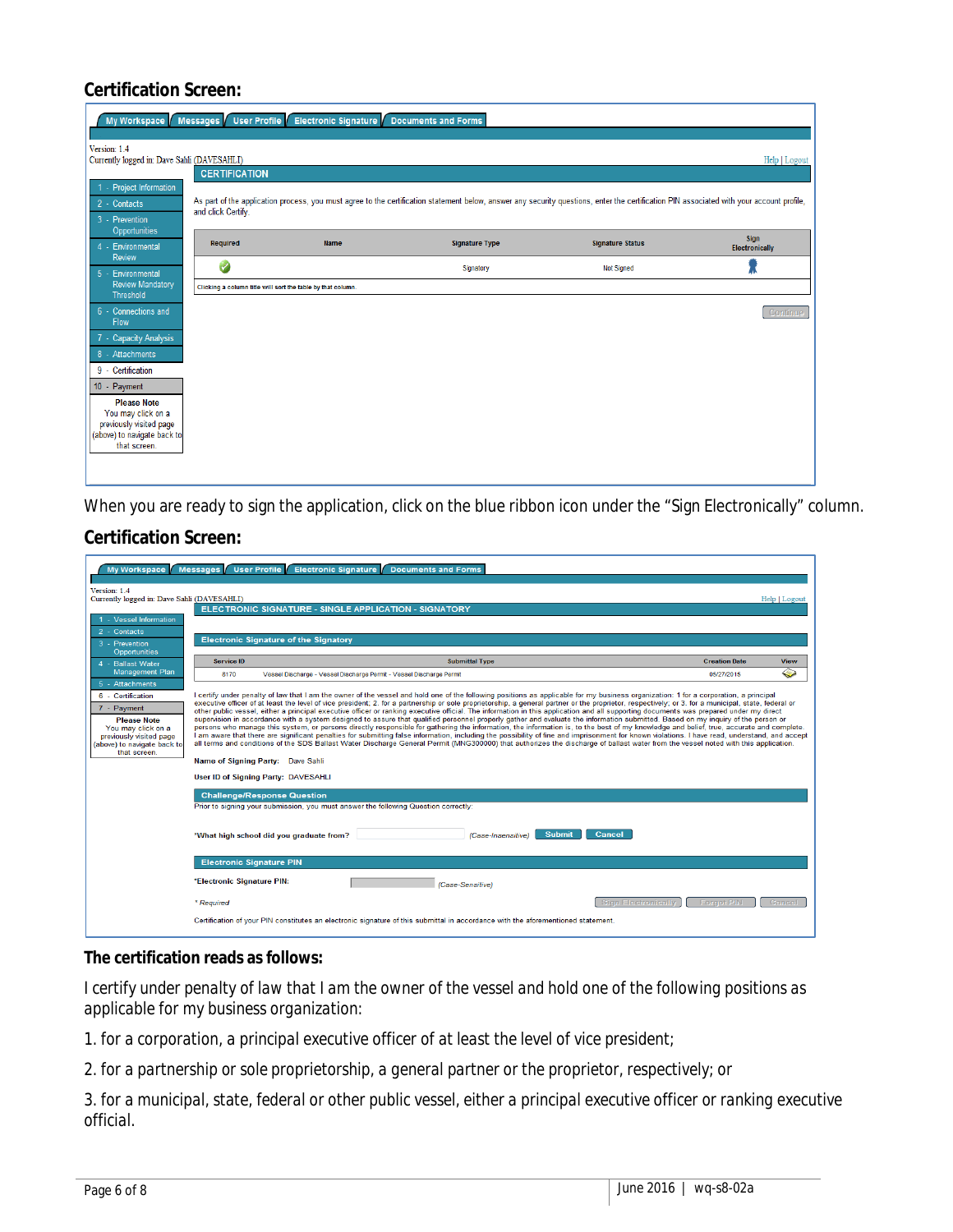*The information in this application and all supporting documents was prepared under my direct supervision in accordance with a system designed to assure that qualified personnel properly gather and evaluate the information submitted. Based on my inquiry of the person or persons who manage this system, or persons directly responsible for gathering the information, the information is, to the best of my knowledge and belief, true, accurate and complete. I am aware that there are significant penalties for submitting false information,*  including the possibility of fine and imprisonment for known violations. I have read, understand, and accept all *terms and conditions of the SDS Ballast Water Discharge General Permit (MNG300000) that authorizes the discharge of ballast water from the vessel noted with this application.*

- 1. The e-Services notification must be certified by an authorized representative. Please read the certification statement carefully to determine if you qualify.
	- A. If you have reached this screen and you are not authorized to certify and submit the notification, you can **share** this service with other users. The person you share with must first have their own e-Services account set up.
	- B. To **Share:**
		- i. Click on the **My Workspace** tab
		- ii. In the My Services In Progress, you should see the notification you started
		- iii. Click the **Share** button for that service
		- iv. Enter the User ID for the person you wish to share with
			- 1) The other person will have set up an e-Services account prior to you sharing

Search the system for that User ID

Grant Access to the person you wish to share with

- v. In the My Services In Progress, you will see it is pending their acceptance
- vi. The person you shared with will now see your notification in their My Services In Progress section when they log in
- C. If you are authorized:
	- i. Select the icon in the Sign Electronically column
	- ii. Complete the Challenge/Response Question
	- iii. Enter your Electronic Signature PIN
- 2. To submit the notification to the MPCA, simply click **Continue** after you have completed the certification.

|                                                                                   |                      | My Workspace   Messages   User Profile   Electronic Signature   Documents and Forms |                       |                                                                                                                                                                                           |                                      |
|-----------------------------------------------------------------------------------|----------------------|-------------------------------------------------------------------------------------|-----------------------|-------------------------------------------------------------------------------------------------------------------------------------------------------------------------------------------|--------------------------------------|
| Version: 1.4<br>Currently logged in: Dave Sahli (DAVESAHLI)                       |                      |                                                                                     |                       |                                                                                                                                                                                           | Help   Logout                        |
|                                                                                   | <b>CERTIFICATION</b> |                                                                                     |                       |                                                                                                                                                                                           |                                      |
| 1 - Project Information<br>2 - Contacts<br>3 - Prevention<br><b>Opportunities</b> | and click Certify.   |                                                                                     |                       | As part of the application process, you must agree to the certification statement below, answer any security questions, enter the certification PIN associated with your account profile, |                                      |
| 4 - Environmental                                                                 | Required             | <b>Name</b>                                                                         | <b>Signature Type</b> | <b>Signature Status</b>                                                                                                                                                                   | <b>Sign</b><br><b>Electronically</b> |
| Review                                                                            | Ø                    | Dave Sahli                                                                          | Signatory             | Signed on 05/26/2015                                                                                                                                                                      |                                      |
| 5 - Environmental<br><b>Review Mandatory</b><br><b>Threshold</b>                  |                      | Clicking a column title will sort the table by that column.                         |                       |                                                                                                                                                                                           |                                      |
| 6 - Connections and<br>Flow                                                       |                      |                                                                                     |                       |                                                                                                                                                                                           | <b>Continue</b>                      |
| 7 - Capacity Analysis                                                             |                      |                                                                                     |                       |                                                                                                                                                                                           |                                      |
| 8 - Attachments                                                                   |                      |                                                                                     |                       |                                                                                                                                                                                           |                                      |
| 9 - Certification                                                                 |                      |                                                                                     |                       |                                                                                                                                                                                           |                                      |
| 10 - Payment                                                                      |                      |                                                                                     |                       |                                                                                                                                                                                           |                                      |
| <b>Please Note</b><br>You may click on a                                          |                      |                                                                                     |                       |                                                                                                                                                                                           |                                      |
| previously visited page                                                           |                      |                                                                                     |                       |                                                                                                                                                                                           |                                      |
| (above) to navigate back to<br>that screen.                                       |                      |                                                                                     |                       |                                                                                                                                                                                           |                                      |
|                                                                                   |                      |                                                                                     |                       |                                                                                                                                                                                           |                                      |